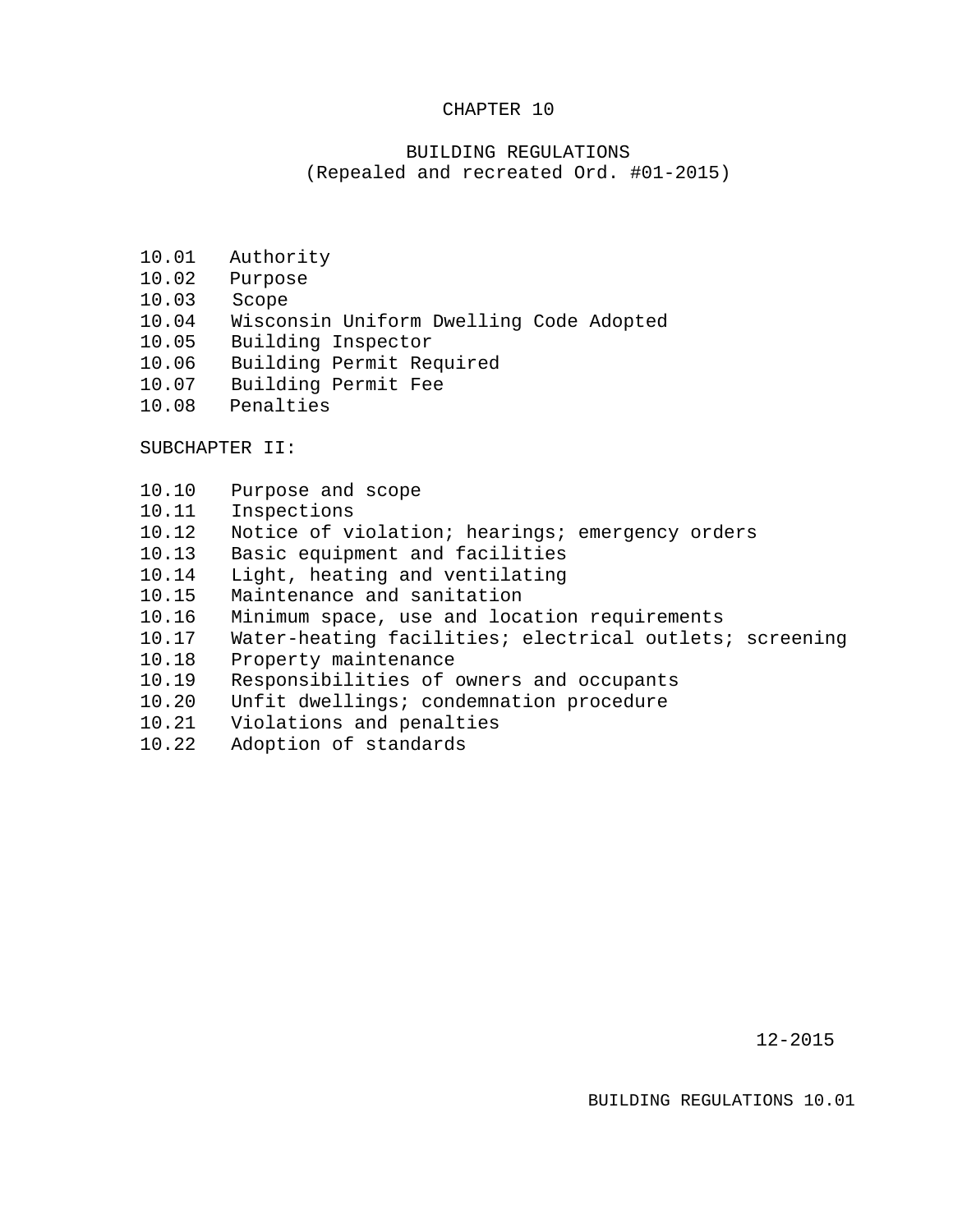**10.01 AUTHORITY**. These regulations are adopted under the authority granted by Section 101.65, Wisconsin Statutes.

**10.02 PURPOSE**. The purpose of this chapter is to promote the general health, safety, and welfare and to maintain required local uniformity with the administrative and technical requirements of the Wisconsin Uniform Dwelling Code and Commercial Building Code.

**10.03 SCOPE**. The scope of this ordinance includes the construction, remodeling and inspection of commercial buildings and oneand two-family dwellings.

**10.04 WISCONSIN UNIFORM DWELLING CODE ADOPTED.** (Ord. Amend. #03-2015) The Wisconsin Building Code, Chs. DSPS 320-25 AND Chs DSPS 360-366 of the Wisconsin Administrative Code, and all amendments thereto, is adopted and incorporated by reference and shall apply to all buildings within the scope of this ordinance.

**10.05 BUILDING INSPECTOR.** There is hereby created the position of Building Inspector, who shall administer and enforce this ordinance and shall be certified by the Division of Safety & Professional Services, as specified by Wisconsin Statutes, Section 101.66(2), in the category of Commercial Buildings & Uniform Dwelling Code Construction Inspector. Additionally, this or other assistant inspectors shall possess the certification categories of UDC and Commercial HVAC, Electrical, and Plumbing. This position may, at the City Council's discretion, be filled by a qualified employee of the City or by a qualified independent contractor.

**10.06 BUILDING PERMIT REQUIRED.** No person shall build, add onto or alter any dwelling within the scope of this ordinance, in excess of \$1,000.00 value in any twelve month period, without first obtaining a building permit for such work from the building inspector. Any structural changes or major changes to mechanical systems that involve extensions shall require permits.

10-1 5-2015

BUILDING REGULATIONS 10.07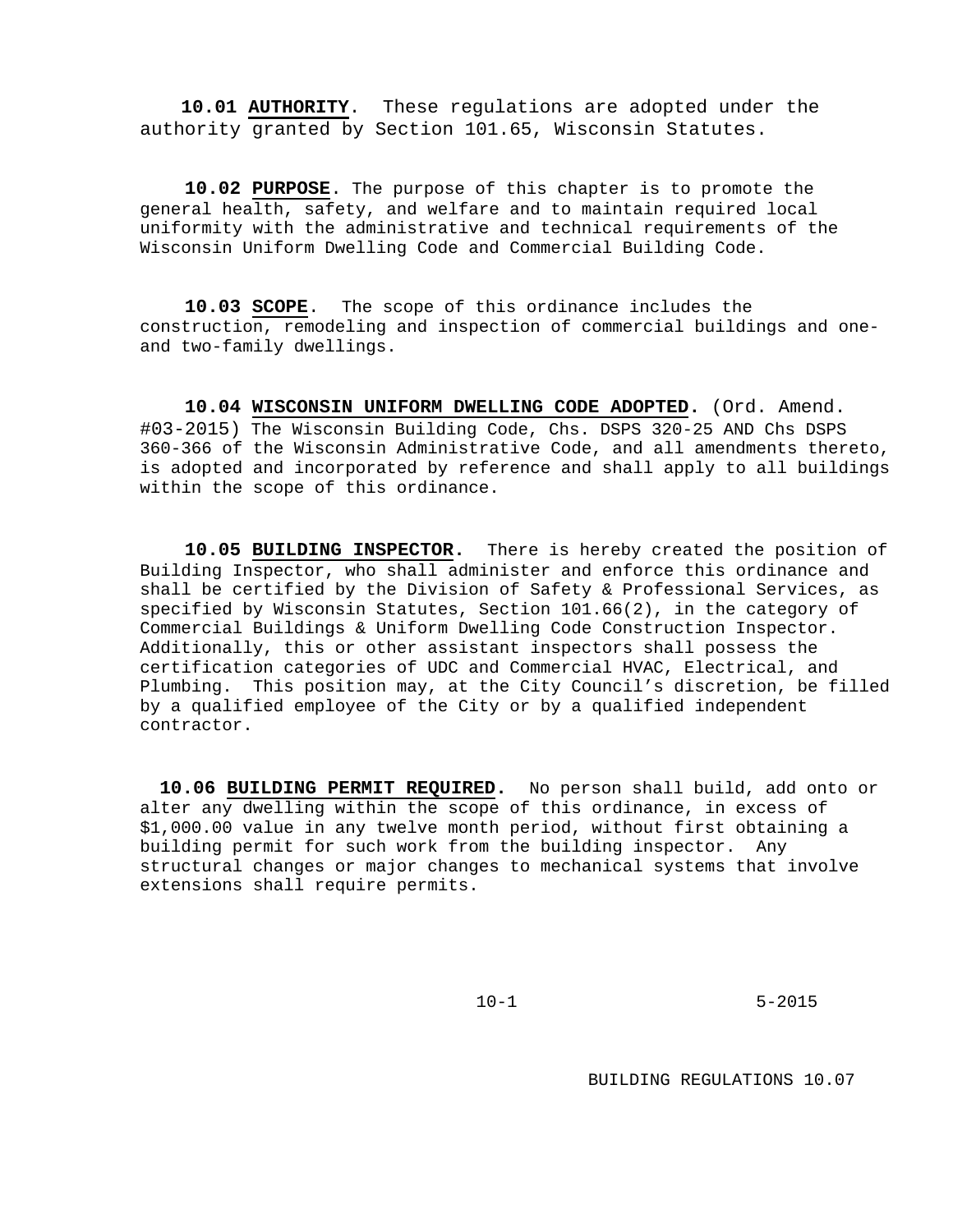**10.07 BUILDING PERMIT FEE.** The current building permit fee for new construction shall be set by City Council Board. Application forms and fees shall be submitted directly to the Building Inspector. The seal fee (currently \$33.00) is included in the aforementioned fee, and shall be forwarded by the building inspector to the Wisconsin Department of Safety and Professional Services for a UDC permit seal that shall be assigned to all new dwellings.

**10.08 PENALTIES.** The enforcement of this section and all other laws and ordinances relating to building shall be by means of the withholding of building permits, imposition of forfeitures and injunctive action. Forfeitures shall not be less than \$25.00 nor more than \$500.00 for each day of noncompliance.

10-2 5-2015

BUILDING REGULATIONS 10.10 (1)

## **CHAPTER 10 SUBCHAPTER II**

**10.10 (1) Purpose and scope.**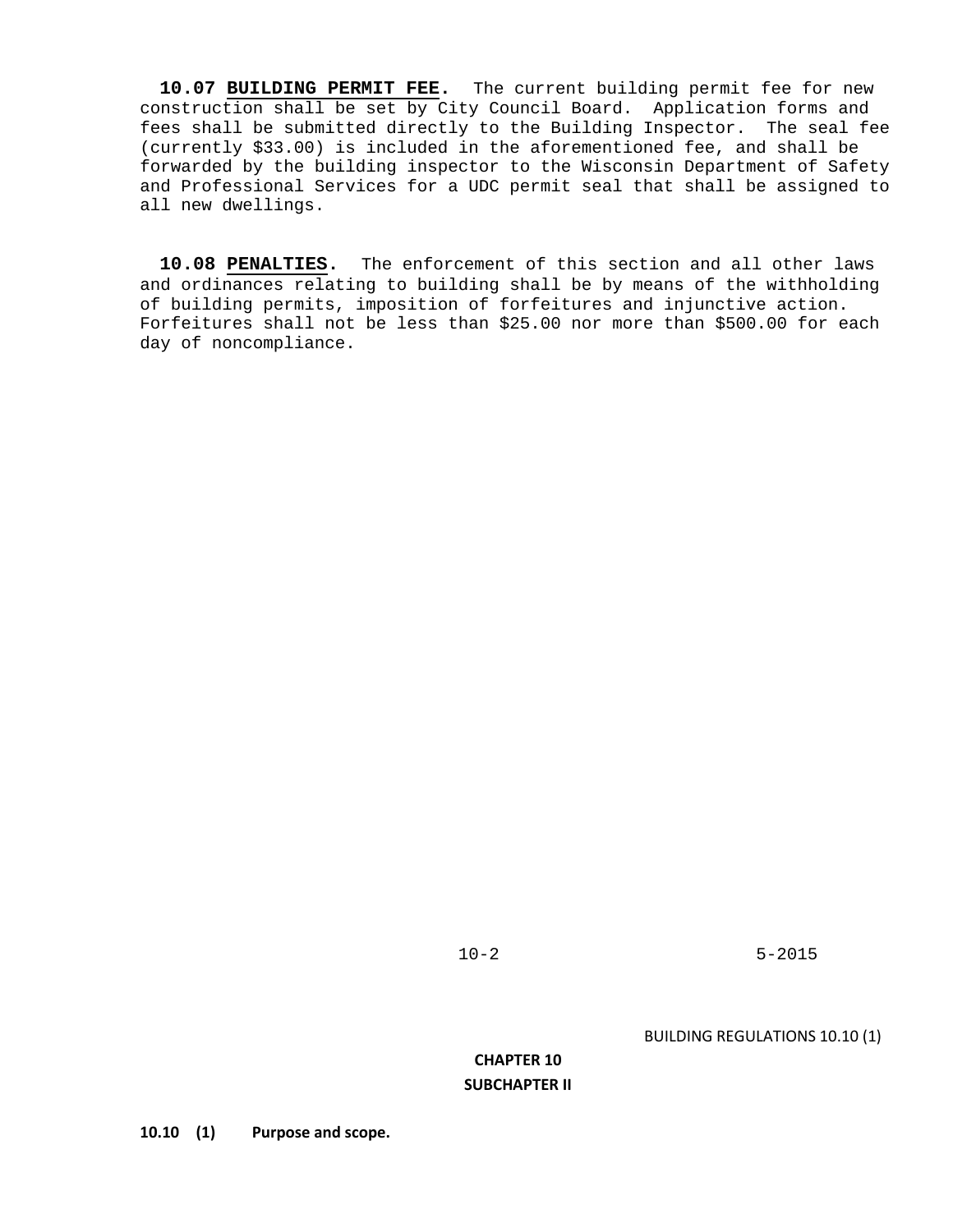The purpose of this subchapter is to ensure that residential rental properties conform to minimum safety, health and maintenance standards. This chapter shall include all one and two-family residential rental properties within the City of Darlington.

## **(2) Definitions and word usage.**

A. The following definitions will apply in the interpretation and enforcement of this chapter:

# **1. BASEMENT**

A space of full-story height below the first floor which is not designed or used primarily for year-round living accommodations. Space, partly below grade, which is designed and finished as habitable space is not defined as basement space.

# **2. BUILDING INSPECTOR**

The City of Darlington Building Inspector or his authorized representative.

## **3. CELLAR**

A portion of a building located partly or wholly underground and having 2/3 or more of its clear floor-to-ceiling height below the average grade of the ground. (See "basement" for reference.)

### **4. DWELLING**

Any building which is wholly or partly used or intended to be used for living or sleeping by human occupants.

# **5. DWELLING UNIT**

Any room or group of rooms located within a dwelling and forming a single habitable unit with facilities which are used or intended to be used for living, sleeping, cooking and eating.

### **6. EXTERMINATION**

The control and elimination of insects, rodents or other pests by eliminating their harborage places, by removing or making inaccessible materials which may serve as their food, by poisoning, spraying, fumigating or trapping or by other recognized and legal pest elimination methods approved by the Health Officer.

### **7. GARBAGE**

The animal or vegetable waste resulting from the handling, preparation, cooking and consumption of food

10-3 12-2015 BUILDING REGULATIONS 10.10 (8)

### **8. HABITABLE ROOM**

A room or other enclosed floor space used or intended to be used for living, sleeping, cooking or eating purposes, excluding bathrooms, water closet compartments,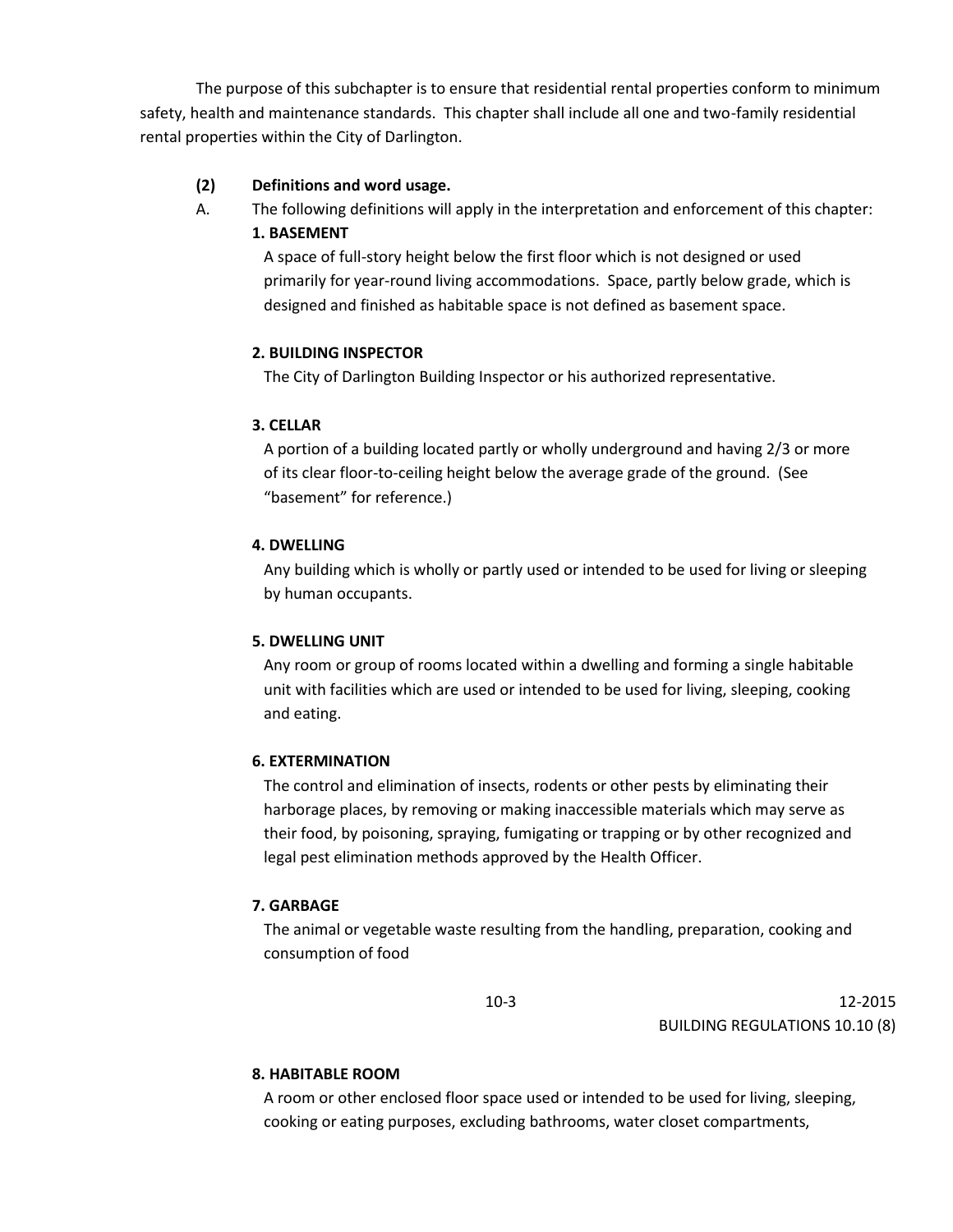laundries, pantries, foyers or corridors, closets and storage space.

### **9. HEALTH OFFICER**

The City of Darlington Health Officer or his duly authorized representative.

#### **10. INFESTATION**

The presence within or around a dwelling of any insects, rodents or other pests.

### **11. LANDLORD**

The building owner or his authorized agent or person authorized to rent or lease the building.

### **12. MULTIPLE DWELLING**

Any dwelling containing more than two dwelling units.

### **13. OCCUPANT OR TENANT**

Any person living, sleeping, cooking or eating in or having actual possession of a dwelling unit or rooming unit.

#### **14. OPERATOR**

Any person who has charge, care or control of a building, or part thereof, in which dwelling units or rooming units are offered for rent.

### **15. ORDINARY MINIMUM WINTER CONDITIONS**

The temperature which is 15° F. above the lowest recorded temperature for the previous ten year period.

#### **16. OWNER**

Any person who, alone or jointly or severally with others:

(1) Shall have legal or equitable title to any dwelling unit, with or without accompanying actual possession thereof, provided that whenever the dwelling or dwelling unit is subject to a conditional sales contract, lease with option to purchase or any other form of written contract under the terms of which any person is entitled to a conveyance of legal title upon payment of a specified sum, "owner" shall mean the person who shall have such a contractual right, as well as the person who is holding the legal title; or

10-4 12-2015 BUILDING REGULATIONS 10.16 (2)

(2) Shall have charge, care or control of any dwelling or dwelling unit as executor, executrix, trustee, receiver or guardian of the owner as defined in Subsection (1). Any such person thus representing the actual owner shall be bound to comply with the chapter to the same extent as if he were the owner. Any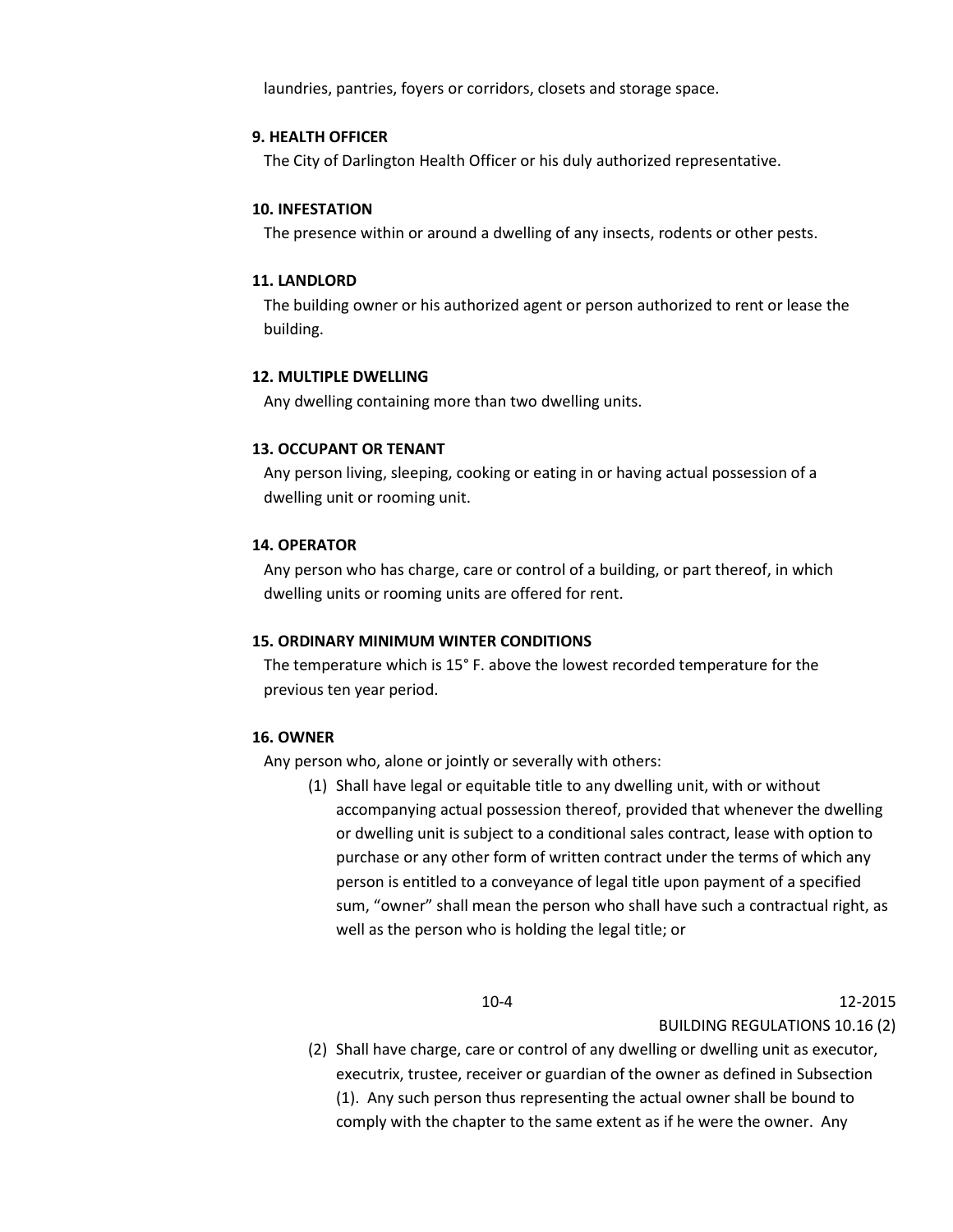person acting as the agent of the owner shall not be construed to be the owner within the terms of this chapter but shall be bound to notify the owner, by means of a registered letter addressed to the owner at this last known address, of any order or notice to be issued by the Building Inspector relating to the property of the owner.

### **17. PERSON**

Includes any individual, firm, corporation, association or partnership.

#### **18. PLUMBING**

Includes all of the following supplied facilities and equipment: Gas pipes, gas-burning equipment, water pipes, garbage disposal equipment, waste pipes, water closets, sinks, installed dishwashers, lavatories, bathtubs, shower baths, installed clothes washing machines, catch basins, drains, vents, floor drains, laundry traps, drinking fountains, gutters, downspouts, area drains, lines, sanitary and storm sewer systems and also subsoil drainage and any other supplied fixtures, together with all connections to water, sewer or gas lines.

### **19. RENTAL PROPERTY**

That property which is rented or leased to any person other than the owner or members of his immediate family.

### **20. ROOMING UNIT**

Any room or group of rooms forming a single habitable unit used or intended to be used for living and sleeping but not for cooking or eating purposes.

#### **21. RUBBISH**

Combustible or noncombustible waste materials, except garbage, and the term shall include the residue from the burning of wood, coal, coke and other combustible material, paper, rags, cartons, boxes, wood excelsior, trimmings, leaves, tin cans, metals, mineral matter, glass, crockery or dust.

### **22. SUPPLIES**

Paid for, furnished or provided by or under the control of the owner or operator.

B. Whenever the words "dwelling," "dwelling unit," "rooming house," "rooming unit" and "premises" are used in this chapter, they shall be construed as though they were followed by the words "or any part thereof."

10-5 12-2015 BUILDING REGULATIONS 10.11 (1)

#### **10.11 Inspections**

(1) TO BE MADE BY THE BUILDING INSPECTOR. The Building Inspector shall make inspections to determine the condition of dwelling units, rooming units, and premises located within the City and may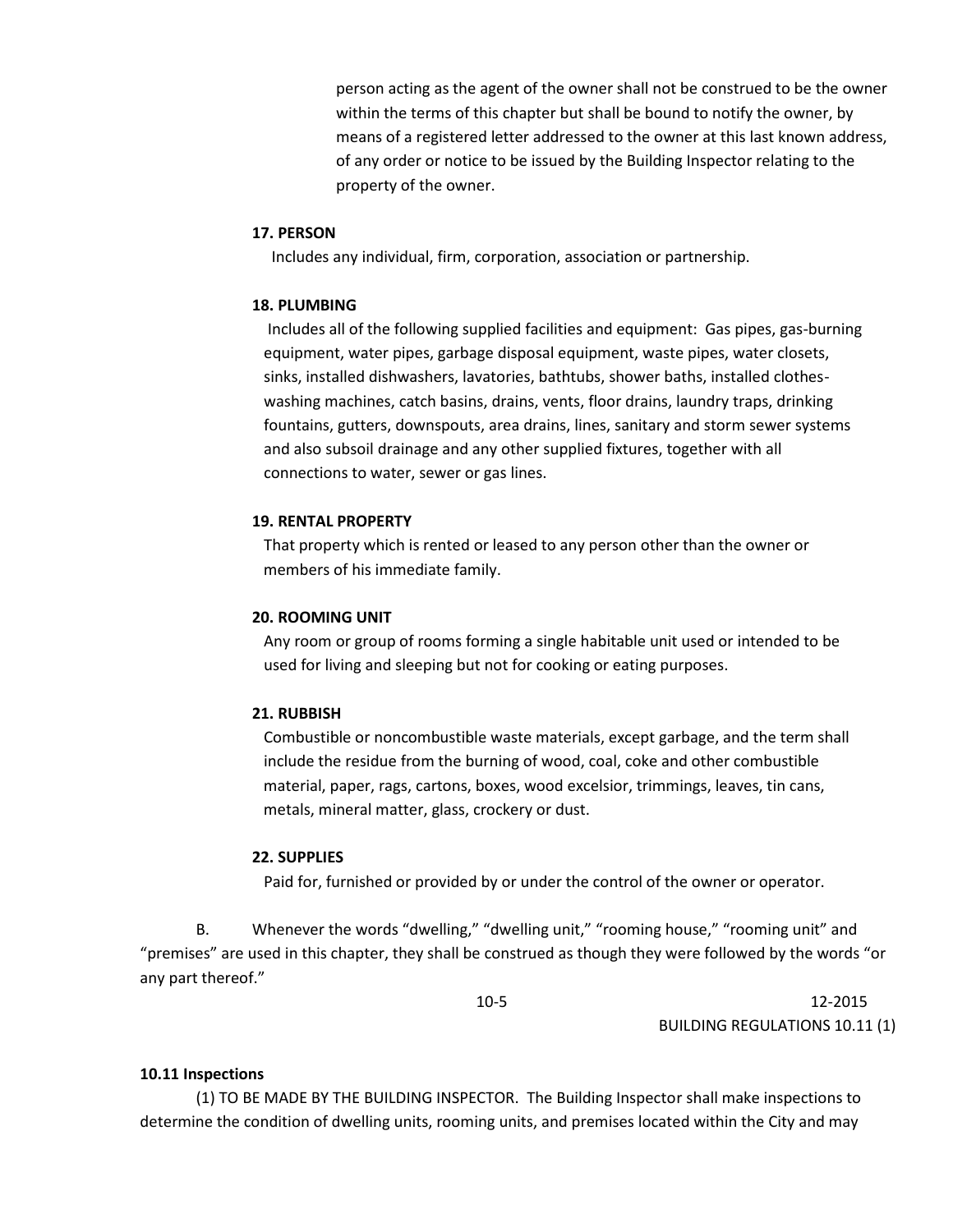enter any building during reasonable hours in the discharge of the duties; and any person who interferes with the Building Inspector in the discharge of the duties shall be in violation of this chapter. The Building Inspector shall have proper identification and shall show same when making such inspections.

(2)ACCESS OF OWNER OR OPERATOR. Every occupant of a dwelling, dwelling unit, or rooming unit shall give the owner or operator thereof, or an agent or employee, access to any part of such dwelling, dwelling unit, or rooming unit or its premises at all reasonable times for the purpose of maintenance or making such repairs or alterations as are necessary to effect compliance with this chapter or with any lawful rule or regulation adopted, or any lawful notice or order issued, pursuant to the provisions of this chapter.

# **10.12 Notice of violation; hearings; emergency orders.**

- (1) Notice. Whenever the Building Inspector determines that there are reasonable grounds to believe that violations of this chapter exist, it shall give notice of such alleged violation to the person or persons responsible therefor and to any known agent of such person, as hereinafter provided. Such notice shall:
	- (a) Be put in writing.
	- (b) Include a statement of the grounds for issuance.
	- (c) Allow a reasonable time for the performance of any act which such notice requires.
	- (d) Contain an outline of remedial action which, if taken, will effect compliance with the provisions of this chapter.
	- (e) Be served upon the owner or this agent or the occupant, as the case may require; provided, however, that such notice shall be deemed to be properly served upon such owner or agent or upon such occupant if a copy thereof is served upon his personally or if a copy thereof is sent by registered mail to his last known address or if a copy thereof is posted in a conspicuous place in or about the dwelling affected by the notice or if he is served with such notice by any other method authorized or required under the laws of this state.
- (2) Hearing. Any persons affected by any such notice issued by the Building Inspector may request and shall be granted a hearing on the matter before the Common Council, provided that such person shall file in the office of the Building Inspector within 10 days after service of the notice, a written petition requesting such hearing and setting forth a brief statement of the grounds therefor. Upon receipt of such petition, the Building Inspector shall arrange a time and place for such hearing and shall give the petitioner written notice thereof. Such hearing shall be held as soon as practicable after the receipt of request therefor. At such hearing the petitioner shall be given an opportunity to be heard and to show cause why such notice should not be complied with.

10-6 12-2015 BUILDING REGULATIONS 10.12 (3)

(3) Action after hearing. After such hearing the Common Council shall sustain, modify or withdraw the notice, depending upon its findings as to whether the provisions of this chapter have been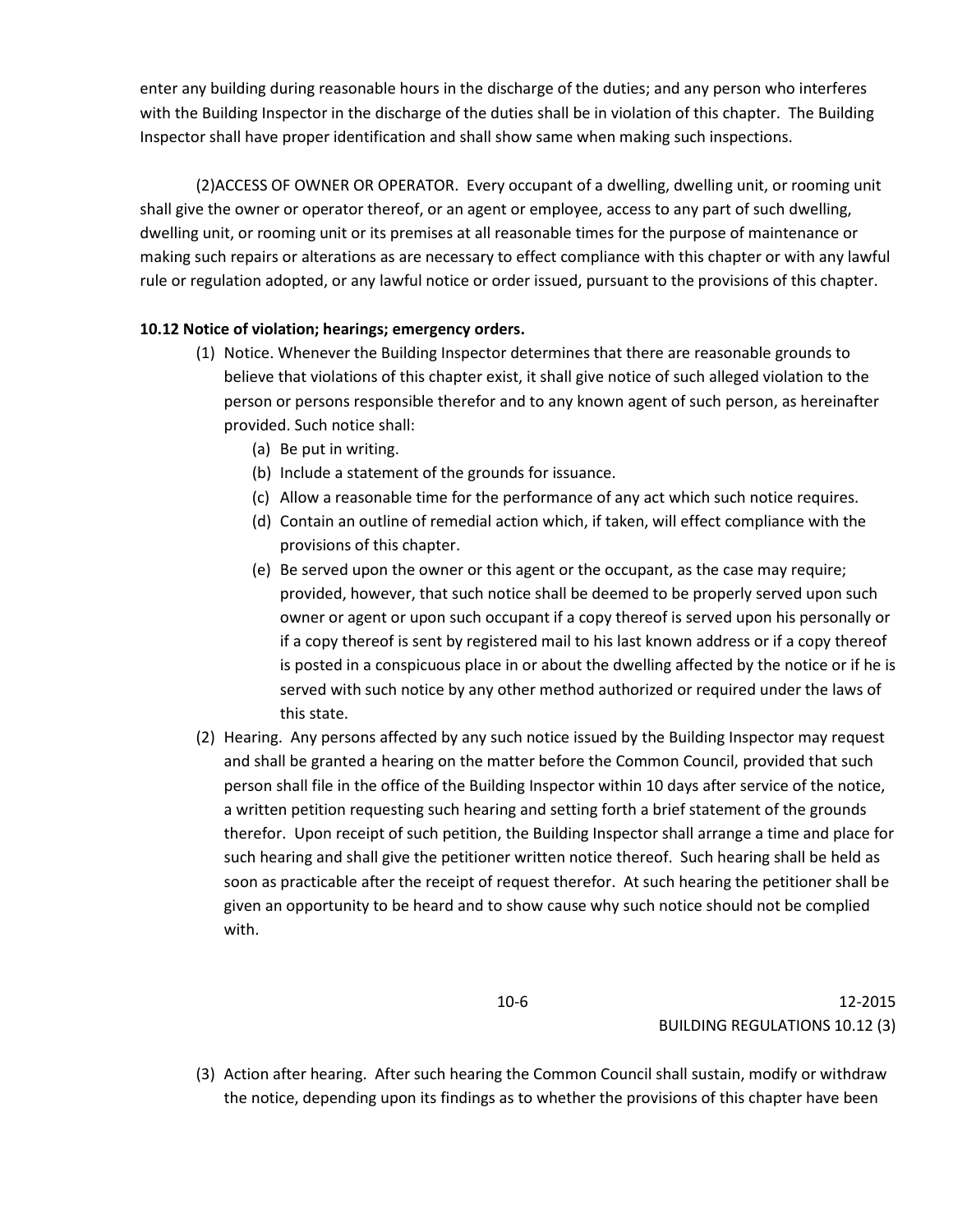complied with. If the Common Council shall sustain or modify such notice, it shall be deemed to be an order.

- (4) Notice to be order if not appealed. Any notice served pursuant to Subsection (1) shall automatically become an order if a written petition for a hearing is not filed in the office of the Building Inspector within 10 days after such notice is served.
- (5) Record of hearing. The proceedings at such hearing, including the findings and decision of the Common Council, shall be summarized, reduced to writing and entered as a matter of public record. Such record shall also include a copy of every notice or order issued in connection with the matter.
- (6) Appeal to court. Any person aggrieved by the decision of the Common Council may seek relief therefrom in any court of competent jurisdiction as provided by the laws of this state.
- (7) Emergency orders. Whenever the Building Inspector finds that an emergency exists which requires immediate action to protect the public health it may, without notice or hearing, issue an order reciting the existence of such an emergency and requiring that such action be taken as it deems necessary to meet the emergency. Notwithstanding any other provisions of this chapter, such order shall be effective immediately, but upon petition to the Building Inspector the person subject to the order shall be afforded a hearing as soon as possible in the manner provided in Subsection (2). After such hearing, depending upon the findings as to whether the provisions of this chapter have been complied with, the Common Council shall continue such order in effect or modify it or revoke it.

### **10.13 Basic equipment and facilities.**

No person shall lease, rent or otherwise let to another for occupancy any dwelling or dwelling unit for the purpose of living, sleeping, cooking or eating therein which does not comply with the following requirements:

- (1) Smoke alarms.
	- (a) Every dwelling unit under the jurisdiction of this chapter shall have approved smoke alarms installed in each sleeping area on each floor level and at the head of every open stairway.
	- (b) It shall be the responsibility of the tenant to notify the landlord of smoke alarm malfunctions or dead batteries.
	- (c) It shall be the landlord's responsibility to effect timely repairs or replacement of smoke alarms when notified by the tenant.
	- (d) The landlord shall serve written notice upon the tenant of the landlord's responsibility concerning smoke alarms. For the purposes of this section, written notice may consist of a notice conspicuously posted within the dwelling unit.
- (2) Kitchen sink. Every dwelling unit shall contain a kitchen sink in good working condition and properly connected to a water and sanitary sewer system approved by the Building Inspector. 10-7 12-2015

BUILDING REGULATIONS 10.13 (3)

(3) Bathroom. Every dwelling unit shall contain a room within its walls, separate from the habitable rooms, which affords privacy to a person within said room and which is equipped with a flush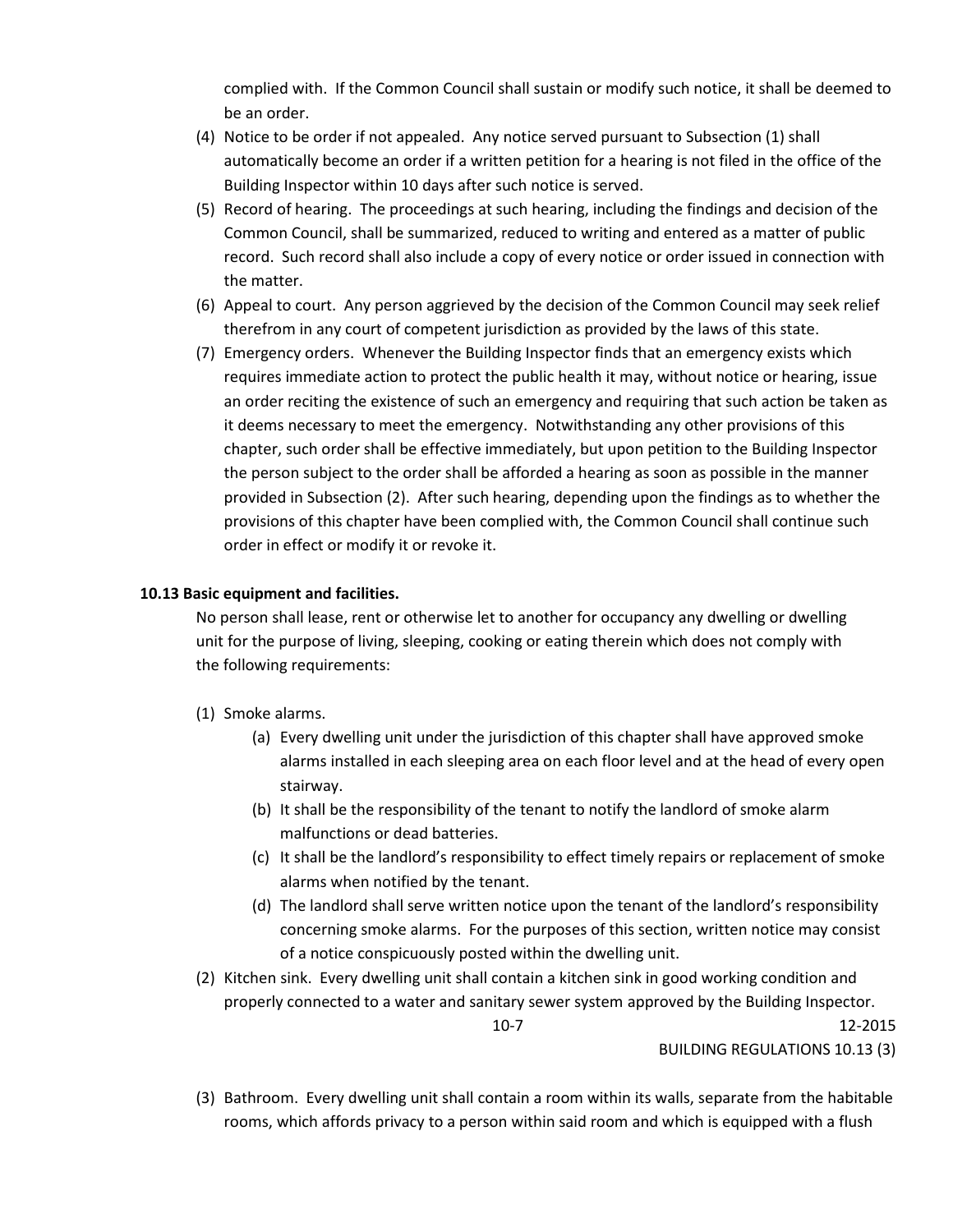water closet, a lavatory basin and a bathtub or shower and the necessary fixtures and accessories therefor in good working condition and properly connected to hot and cold waterlines and a sanitary sewer system.

- (4) Connection of facilities. Every tub or shower required under this chapter and every kitchen sink, lavatory basin and bath shall be properly connected with waterlines and sewer lines.
- (5) Egress.
	- (a) Every dwelling unit shall have two safe, unobstructed means of egress, as required by the laws of the State of Wisconsin.
	- (b) Every building which is remodeled into a duplex, after the effective date of this chapter, shall provide at least two approved exits from every occupied floor level.

### **10.14 Light, heating and ventilating.**

No person shall lease, rent or otherwise let to another for occupancy any dwelling or dwelling unit for the purpose of living therein which does not comply with the following requirements:

- (1) Bathrooms and water closets. Every bathroom and water closet compartment shall comply with the light and ventilation requirements for habitable rooms, except that no window or skylight shall be required in bathrooms and water closet compartments equipped with a mechanical ventilation system per Federal Housing Administration regulations.
- (2) Heating facilities. Every dwelling shall contain heating facilities which are properly installed in accordance with standards adopted herein and are maintained in safe and good working condition and are capable of safely and adequately heating all habitable rooms, bathrooms and water closet compartments in every dwelling located therein to a temperature of at least 70° F., at a distance of 30 inches above floor level, under ordinary minimum winter conditions.
- (3) Proper venting required. All gas-fired heating units and appliances shall be vented into a chimney or gas vent in accordance with adopted standards. No gas appliance shall be vented into an unlined masonry chimney.
- (4) Lighting. Every hallway and stairway in every multiple or rental dwelling shall be adequately lighted in conformity with the current issue of the National Electrical Code and Federal Housing Administration regulations.
- (5) Basement windows. Every basement or cellar window used or intended to be used for ventilation, and every other opening to a basement which might provide an entry for rodents, shall be supplied with a screen or such other device as will effectively prevent their entrance.

### **10.15 Maintenance and sanitation.**

No person shall lease, rent or otherwise let to another for occupancy any dwelling or dwelling unit for the purpose of living therein which does not comply with the following: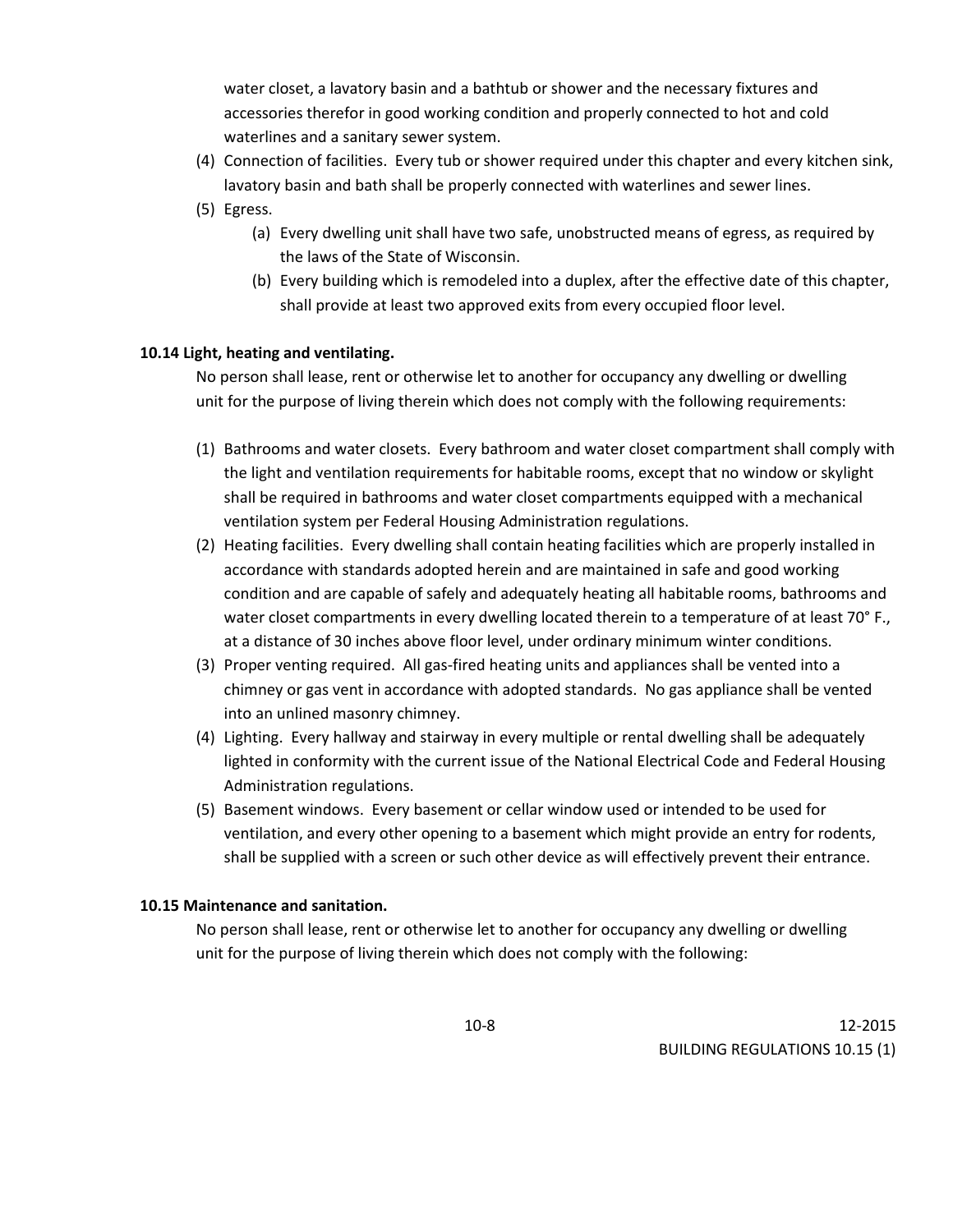- (1) Foundations, floors, ceilings and roofs. Every foundation, floor, wall, ceiling and roof shall be reasonably weathertight and rodentproof, shall be capable of affording privacy and shall be kept in good repair. Every roof shall be kept in good repair and watertight.
- (2) Skylights, exterior doors, basement hatchways and windows. Every window, skylight, exterior door and basement hatchway shall be reasonably weathertight, watertight and rodentproof and shall be kept in sound working condition and good repair.
- (3) Security of ground floor windows and doors. All ground floor windows and doors shall have an approved locking device installed which provides a means of securing the door or window.
- (4) Stairs, porches and appurtenances. Every inside and outside stair, every porch and every appurtenance thereto shall be so constructed as to be safe to use and capable of supporting any load that normal use may cause to be placed thereon and shall be kept in sound condition and good repair.
- (5) Plumbing fixtures and water waste pipes. Every plumbing fixture and water waste pipe shall be properly installed and maintained in good sanitary working condition, free from defects, leaks and obstructions.
- (6) Bathroom and floor surfaces. Every water closet compartment floor surface and bathroom floor surface shall be constructed and maintained so as to be reasonably impervious to water and so as to permit such floor to be easily kept in a clean and sanitary condition.
- (7) Safe installation required. Every supplied facility, piece of equipment or utility which is required under this section shall be so constructed or installed that it will function safely and effectively and shall be maintained in satisfactory working condition.
- (8) Rented premises to be fit for human occupancy. No owner shall occupy or let to any other occupant any vacant dwelling unit unless it is clean, sanitary and fit for human occupancy.

# **10.16 Minimum space, use and location requirements.**

No person shall rent or otherwise let to another for occupancy any dwelling unit for the purpose of living therein which does not comply with the following requirements:

- (1) Gross floor area. Every dwelling unit shall contain a minimum gross floor area of not less than 150 square feet for the first occupant and 100 square feet for each additional occupant. The floor area shall be calculated on the basis of the total area of all habitable rooms.
- (2) Sleeping rooms. In every dwelling unit of two or more rooms, every room occupied for sleeping purposes by one occupant shall be able to accommodate at least a single bed and dresser, and every room occupied for sleeping purposes by more than one occupant shall contain sufficient room for a double bed or bunk bed or suitable sleeping to accommodate the number of persons per area.
- (3) Basement dwelling. No basement or cellar space shall be used as a dwelling unit unless it complies with the minimum requirements of this chapter.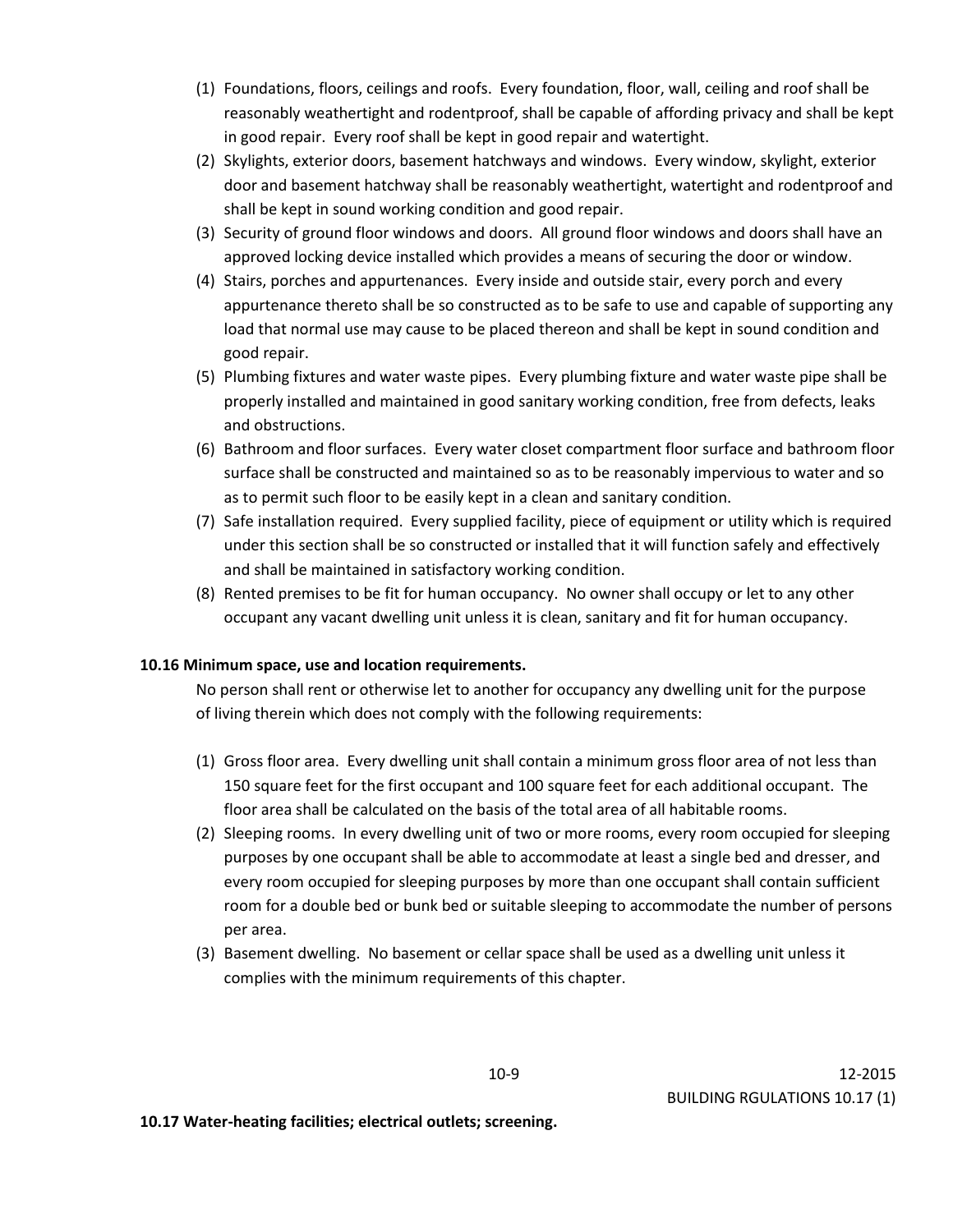- (1) Water-heating facilities. Every dwelling unit shall be supplied with water-heating facilities which are installed in an approved manner, properly maintained and capable of heating water to such a temperature as to permit an adequate amount of water to be drawn at every required kitchen sink, lavatory basin, bathtub, shower and laundry facility or other similar units at a temperature of not less than 120° F. at any time needed.
- (2) Electrical outlets. Every habitable room of a dwelling unit shall contain at least two separate and remote outlets, one of which may be a ceiling or wall-type electric light fixture. Every bathroom, laundry room or furnace room shall contain at least one electric light fixture. In addition, every bathroom and laundry room shall be provided with at least one electric outlet.
- (3) Screen requirements. Every window or other device with openings to outdoor space used or intended to be used for ventilation shall be supplied with screens.

## **10.18 Property maintenance.**

- (1) Exterior property. All exterior property areas shall be maintained in a condition free from debris, rubbish, garbage, physical hazards, rodent harborage and infestation.
- (2) Noxious weeds. All exterior property areas shall be kept free from noxious weeds.
- (3) Protection from elements; appearance. All exterior surfaces of buildings made of materials not inherently resistant to deterioration shall be periodically coated with paint or another suitable preservative which provides adequate resistance to weathering and maintains a neat and attractive appearance.
- (4) Remove snow and ice. All outdoor walkways and parking areas serving multiple dwellings shall be kept free from snow, ice or other hazardous weather conditions.
- (5) Commons areas. All shared or public areas of a building containing multiple dwellings shall be maintained in a safe and sanitary condition.
- (6) Garbage containers. In buildings containing more than four dwellings units, garbage disposal facilities or garbage storage containers shall be provided and periodically emptied.
- (7) Infestations. Where rodent or insect infestation exists in two or more dwelling units in a building or in the shared or public parts of any dwelling containing two or more dwelling units or in one dwelling unit where caused by the owner's failure to maintain the dwelling in a rodentproof or reasonable insectproof condition, the owner shall be responsible for their extermination.

### **10.19 Responsibilities of owners and occupants.**

- (1) Public areas. Every owner of a structure containing more than three dwelling units shall be responsible for maintaining in a clean, safe and sanitary condition the shared or public area of the dwelling and premises thereof.
- (2) Duty to keep in clean, safe and sanitary condition. Every occupant of a dwelling or dwelling unit shall keep in a clean, safe and sanitary condition that part of the dwelling, dwelling unit and premises thereof which he or she occupies and controls.
- (3) Rubbish disposal. Every occupant of a dwelling or dwelling unit shall dispose of all his rubbish in a clean and sanitary manner by placing it in the rubbish container.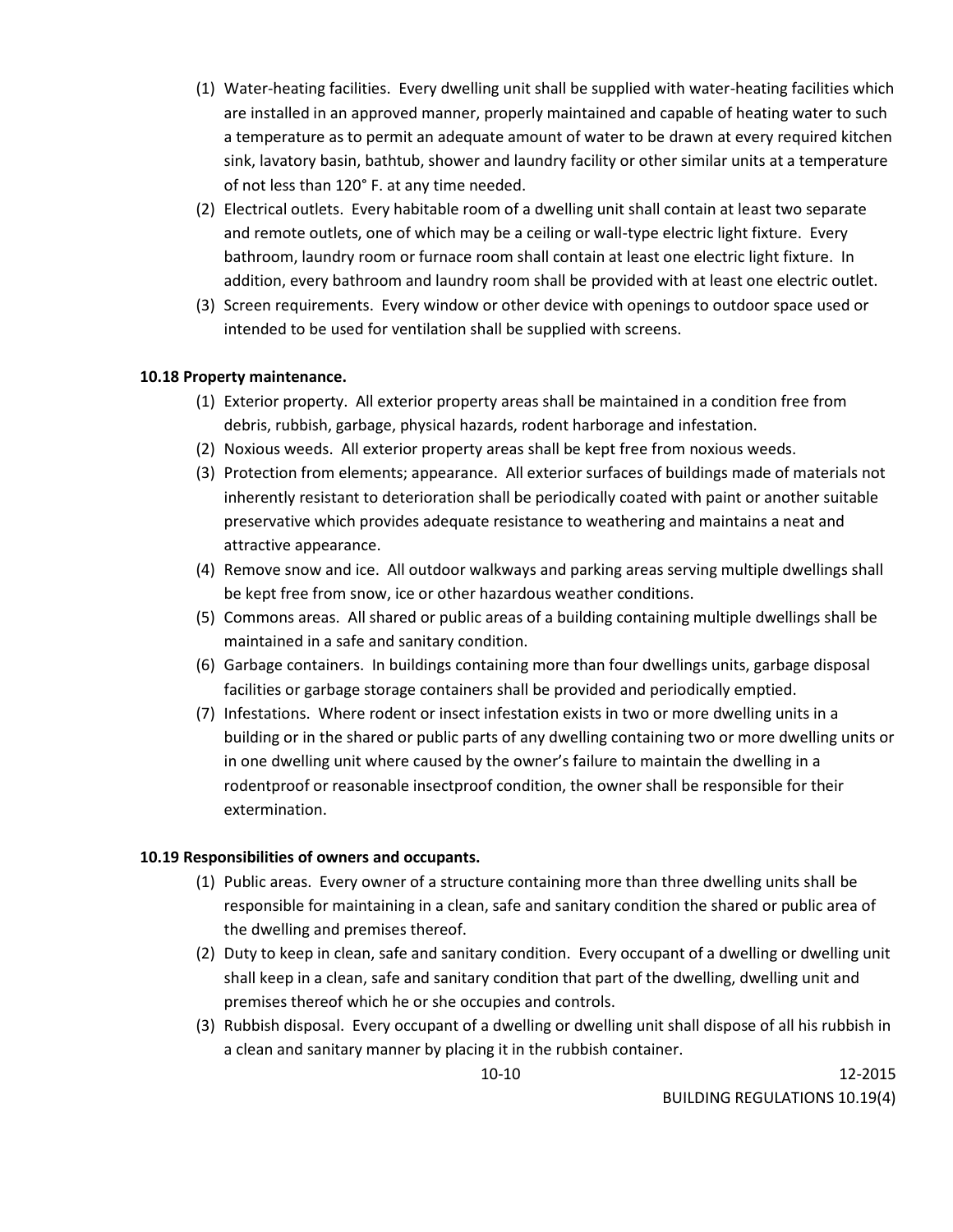- (4) Garbage disposal. Every occupant of a dwelling or dwelling unit shall dispose of all his garbage and any other organic waste which might provide food for rodents in a clean and sanitary manner by placing it in the garbage storage containers and it shall be the responsibility of the occupant to furnish such facilities or containers.
- (5) Extermination of pests. Every occupant of a dwelling containing a single dwelling unit shall be responsible for the extermination of any insects, rodents or other pests therein or on the premises, and every occupant of a dwelling unit in a dwelling containing more than one dwelling unit shall be responsible for such extermination whenever his dwelling unit is the only one infested. Notwithstanding such provisions, whenever infestation is caused by failure of the owner to maintain a dwelling in a rodentproof or reasonable insectproof condition, extermination shall be the responsibility of the owner.
- (6) Plumbing fixtures. Every occupant of a dwelling unit shall keep all plumbing fixtures therein in a clean and sanitary condition and shall be responsible for the exercise of reasonable care in the proper use and operation thereof.

## **10.20 Unfit dwellings; condemnation procedure.**

- (1) Requirements to condemn. The designation of dwellings or dwelling units as unfit for human habitation and the procedure for the condemnation and placarding of such unfit dwellings or dwelling units shall be carried out in compliance with the following requirements. Any dwelling or dwelling unit which shall be found to have any of the following defects shall be condemned as unfit for human habitation and shall be so designated and placarded by the Building Inspector.
	- (a) One which is so damaged, decayed, dilapidated, unsanitary, unsafe or vermin-infested that it creates a serious hazard to the health or safety of the occupants or of the public.
	- (b) One which lacks electrical illumination, ventilation or sanitary facilities adequate to protect the health or safety of the occupants or of the public.
	- (c) One which because of its general condition or location is unsanitary or otherwise dangerous to the health or safety of occupants or of the public.
- (2) Vacating premises. Any dwelling or dwelling unit condemned as unfit for human habitation and so designated and placarded by the Building Inspector shall be vacated within 60 days as ordered by the Health Officer or Building Inspector.
- (3) Reoccupation of premises. No dwelling or dwelling unit which has been condemned and placarded as unfit for human habitation shall again be used for human habitation until written approval is secured from, and such placard is removed by, the Building Inspector. The Building Inspector shall remove such placard whenever the defect or defects upon which the condemnation and placarding action were based have been eliminated.
- (4) Defacing or removing placards. No person shall deface or remove the placard from any dwelling or dwelling unit which has been condemned as unfit for human habitation and placarded as such, except as provided in Subsection 3.

BUILDING REGULATIONS 10.20 (5)